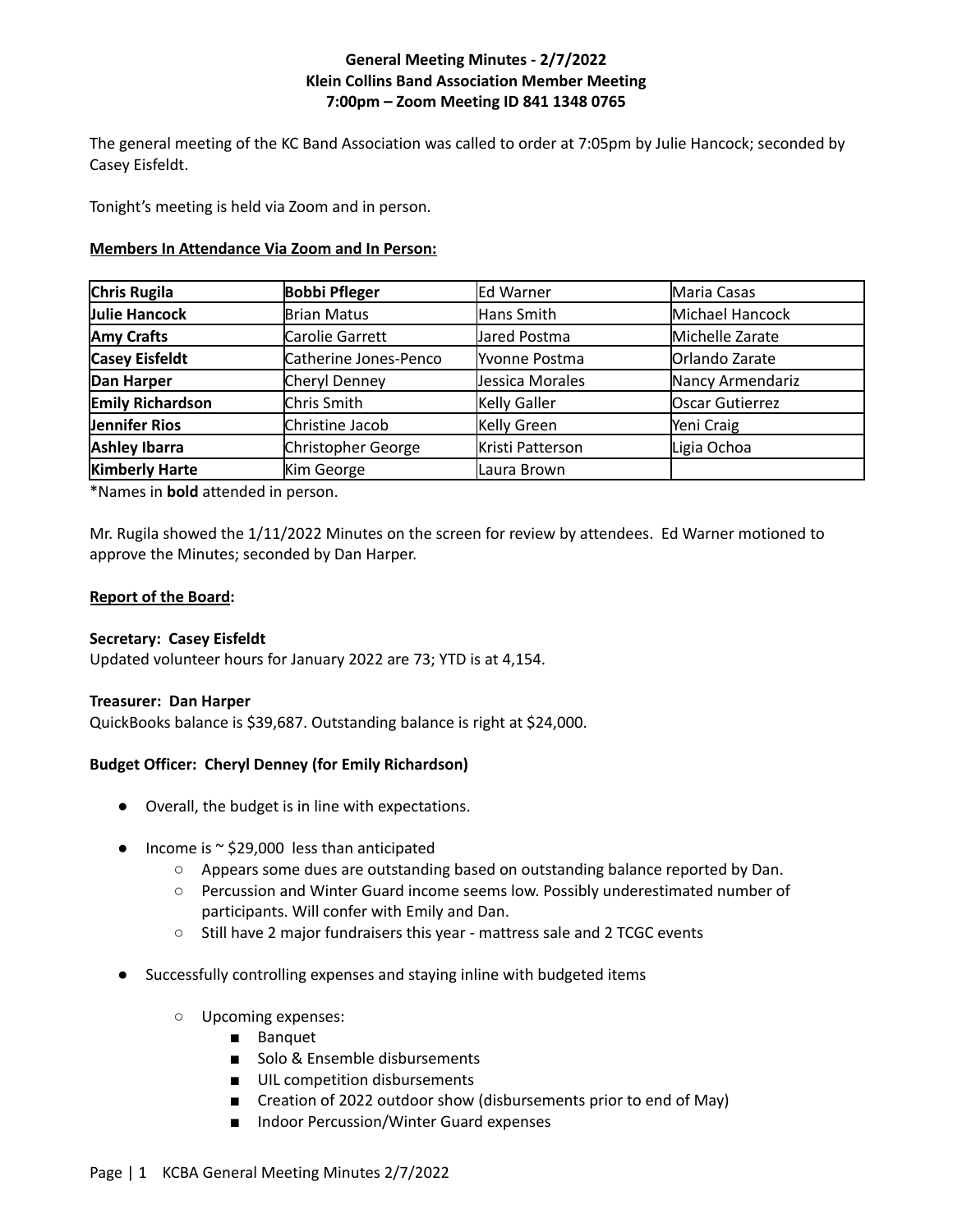- Transition to Emily is forthcoming.
- Creation of next year's budget occurring soon.

### **Governance: Jennifer Rios**

No new business.

**Fundraising: Erin DeGarmo**

No new business.

## **Vice President: Amy Crafts**

No new business.

## **President: Julie Hancock**

- Report of committees
	- New committee chairs
		- Kristi Patterson Chaperones
		- Ed and Stephanie Warner Pit Crew
	- Immediate committee needs hosp, football
		- Hospitality
			- Responsible for coordinating catering/meals for adults (ie directors, judges) at various events throughout the year
			- **Most immediate needs**: TCGC competitions hosted at Klein Collins on February 19th and March 19th
			- Other events: Registration Day (late July) and any other competitions hosted at Klein Collins
			- Commitment: 1 school year (Due to immediate need, committee chair may continue through '22/'23 school year, if desired.)
			- May form a larger committee to assist if needed.
		- Football Program Coordinator
			- Responsible for securing all ads from other Klein Collins student organizations and local businesses for the football program.
			- Meet with the Fine Arts Director, all KISD Band Directors and others working on program sales from all KISD high schools in late March/early April to formulate a plan and establish deadlines.
			- Work will occur over the summer with deadlines in late July to have the program completed.
			- May form a committee to help with ad design if needed.
			- Minimum length of commitment: ~5 months (approximately March August)
	- Filling outgoing committee chairs
		- Uniforms
			- Help organize fittings during summer marching camp, with assistance from student leadership.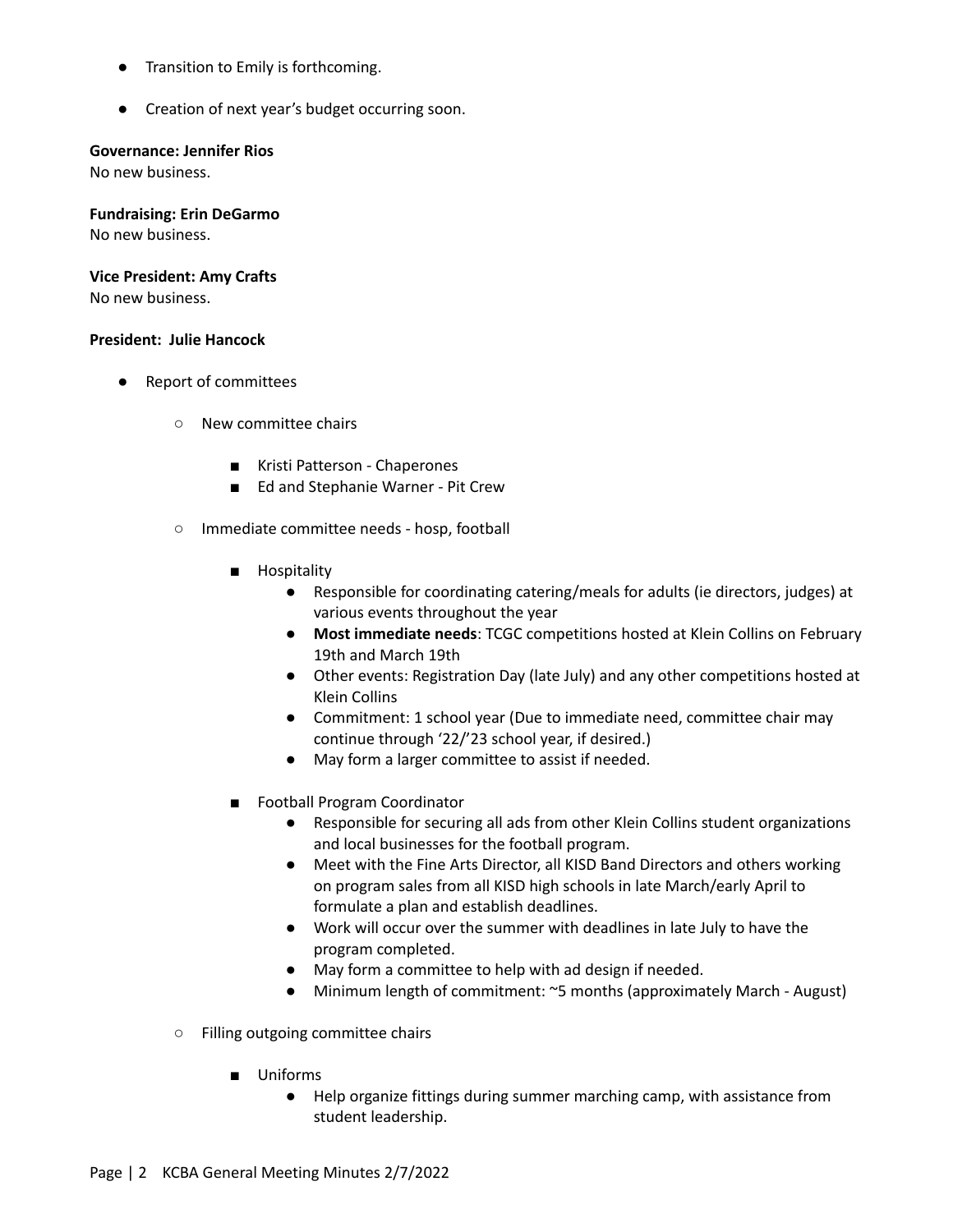- Organize the washing of marching uniforms during marching season. Washings are done ~3-5 times during the season, as determined by Band Directors. Approximately 10 parents will wash the uniforms at home and return. Check all uniforms to ensure all have been washed and returned.
- Potential for other uniform projects as requested by Band Directors.
- Commitment: 1 school year
- Flags with Pride
	- Duties include securing volunteers for Band routes, organizing schedule in Charms, sending reminder emails, ensuring flags and route sheets are ready, availability on days flags go out and come in, and completing wrap up work after flags are back.
	- Commitment: ~1 year (typically May February)
- Football Program Sales Coordinator
	- Klein Collins **home** games only.
	- Pick up the football programs in Willowbrook area 1 to 2 days prior to home games.
	- Secure 2 volunteers per game to help sell programs.
	- Bring all necessary materials (ie programs, aprons, cash, volunteer passes) to each home game. Retrieve items prior to halftime, give money to KCBA Treasurer or other officer, and return all items to Mr. Rugila's office after games.
	- Commitment: 1 football season, home games only
	- Could be same person as Football Program Coordinator
- New chairs will have help/guidance while transitioning into the position.
- Reach out to Julie if interested or for more information.

#### **Report of Committees:**

- Banquet: Kimberly Harte committee formed, status update
	- o Date: May 7, 2022
	- o Location: Spring Chateau
	- o Attire: Dressy (No jeans/t-shirts)
	- o Parents and siblings of students are welcome.
	- $\circ$  Students and family must purchase a ticket to attend. Head count is due to the venue 3 weeks prior to the event so there will be a hard cutoff date for sales.
	- o Agreed to add sponsor information to the back of the banquet program.
	- o Still time and space for additional volunteers to join.
- Flags: Scott Denney upcoming President's Day placement
	- o Flags will go out on Thursday, February 17th and will come back on Tuesday, February 22nd.
	- o Charms sign up will be sent out soon.
- Uniforms: Bobbi Pfleger concert uniform project
	- o Need a minimum of 3-4 volunteers to go through the concert uniforms.
		- Pull aside any that are damaged
		- Make sure all uniforms have tags on them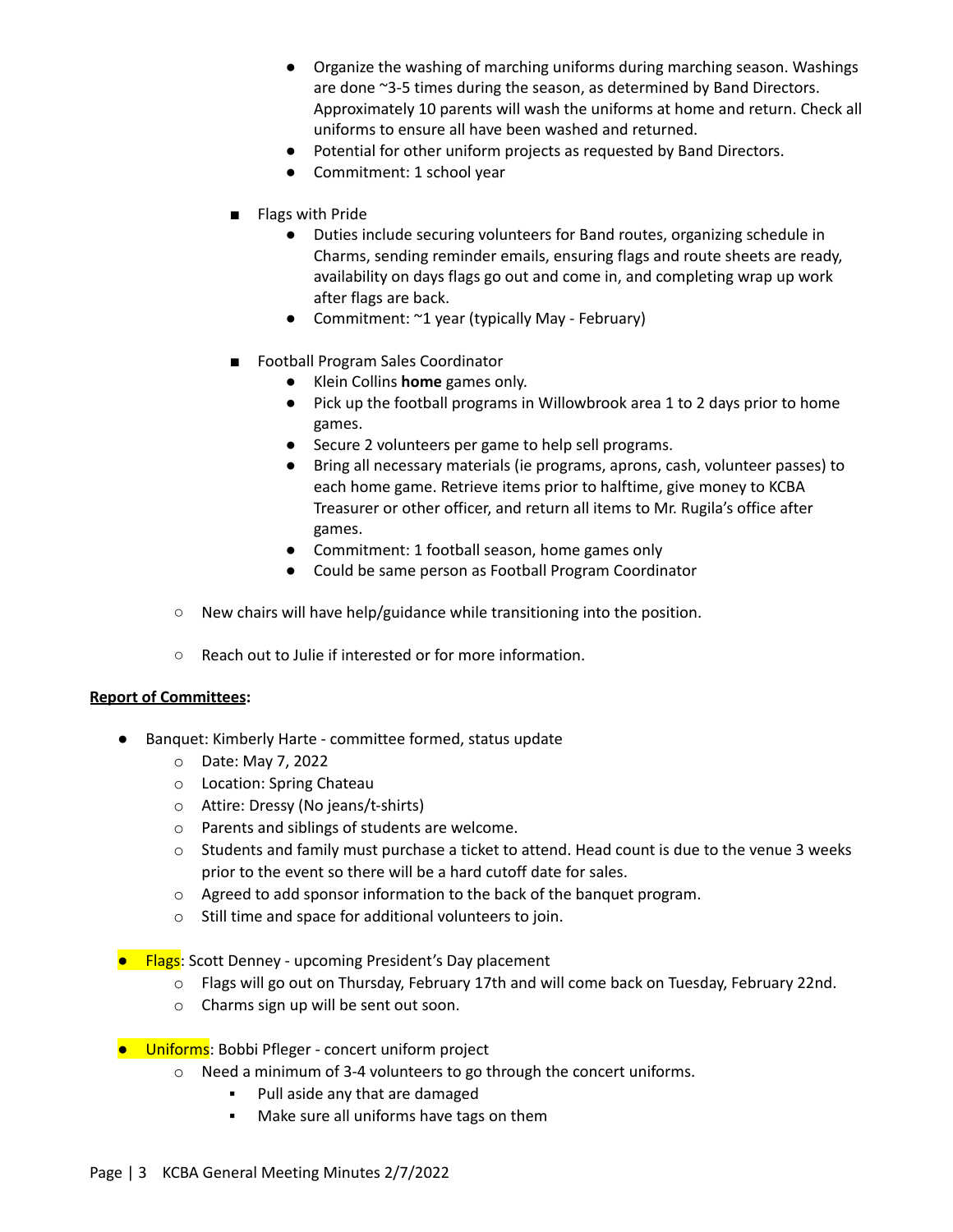- Organize and prep for the next uniform fitting
- Date: Monday, February 21st
- Charms sign up will be sent out soon.
- $\circ$  Committee chair position is essentially helping out the band directors a couple of times during the year.
	- End of band camp: Organize meetings and help with the uniform fitting process (sizing/fitting and recording information in Charms).
	- Organize uniform washes: Typically 3-5 events requiring around 15 parents per event. Possible need during Indoor Percussion season. Largely a communication job (ie coordinating volunteers, communicating with directors, answering questions, etc)
- o Written procedures/tips are available.
- Hospitality: Vacant looking for help in February, March for TCGC shows
- Chaperones: Kristi Patterson new committee chair, no new business
- Pit Crew: Ed and Stephanie Warner new committee chairs, no new business
- Football Program Coordinator: Vacant to be filled this semester
- Football Program Sales: Carolie Garrett no new business
- Spirit Sales: Jennifer Rios no new business
- Webmaster: Julio Rios no new business
- Feed the Band: Susan Jones no new business
- Guard Liaison: Jessica Morales no new business
- Head Photographer: Catherine Jones-Penco no new business
- Volunteer Coordinator: Andrea Mexicano no new business
- Sponsorship: Erin DeGarmo no new business
- Communication: Melanie Coyle no new business

NOTE: Committees highlighted above will be vacant next school year and will need to be filled this semester.

## **Mr. Rugila's Report:**

- Solo & Ensemble successful
	- Most students received "Good" or "Excellent" rating.
	- Students received grading rubric/comments sheet today. Great tool for growth. Sheet explains how rating was determined and can include comments (both positive and negative) from judges (all college professors - masters/doctorate in music)
	- Students who qualified received patches for letter jackets. (Only "Excellent" rating earns letter points)
- Letter jackets
	- Solo & Ensemble and region band are the main avenues to earn letter jacket points for wind and percussion students. (Color Guard and Percussion are entirely different) To earn, must make All Region Band or receive "Excellent" rating on solo or ensemble performance.
	- KISD policy regarding letter jacket points is located beginning on page 141 of the Klein ISD 2021-2022 Student Handbook.

https://docs.google.com/document/d/1OEfF\_7LITItEvQCmbHHuhcRrV80QS\_XKpb2Ey-PWh40/ edit

■ Freshman - must make all region band (all high school band - not Freshman) to letter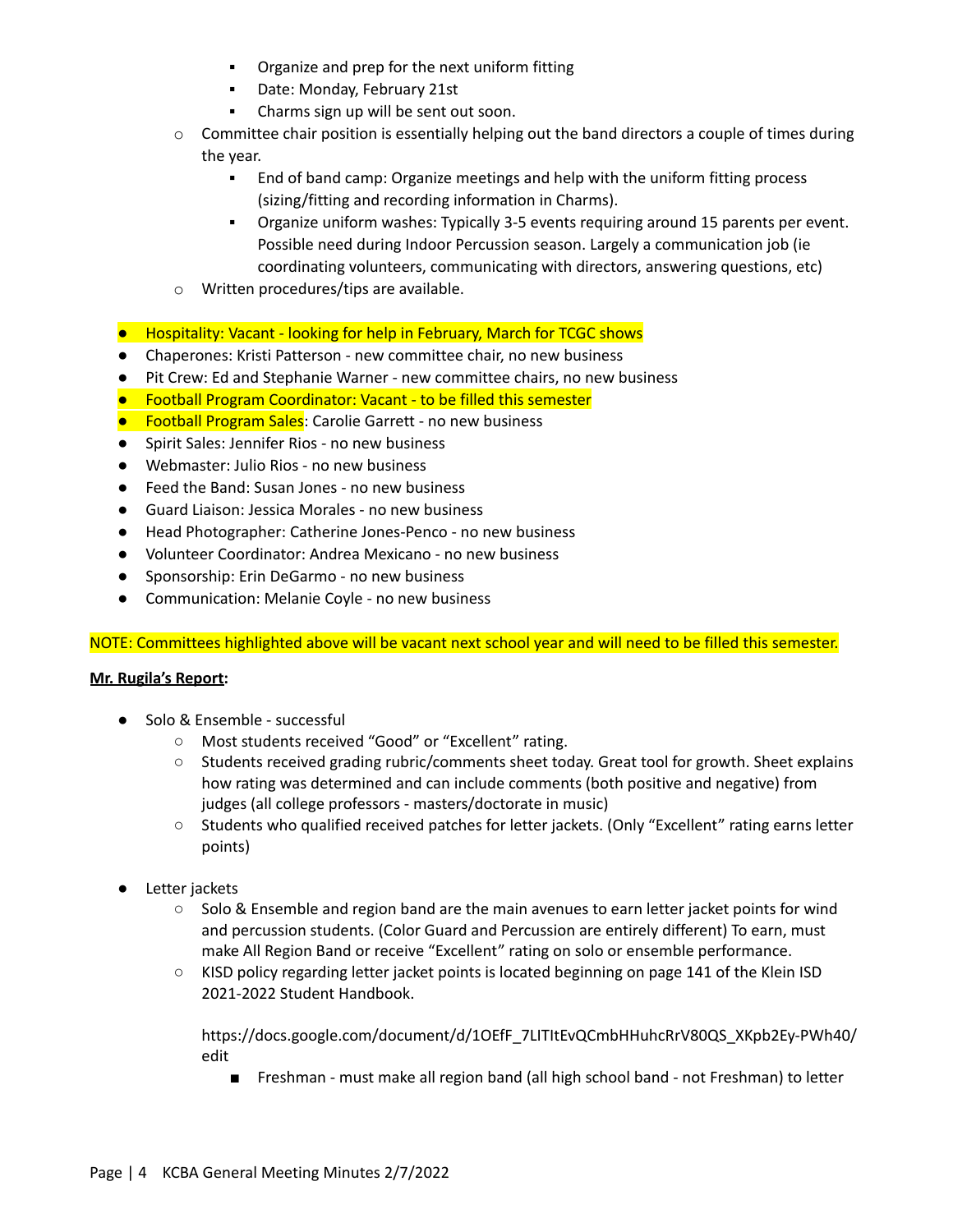- Sophomore must have earned all participation points and receive "Excellent" rating for both a solo and an ensemble
- Junior must have earned all participation points to date and receive "Excellent" rating in either a solo or an ensemble
- Senior must have earned all participation points to date
- Participation points are earned if student has no unexcused absences from any reherals or performances and has not missed any performances due to ineligibility.
- If student has already lettered in band, they will receive a band that is attached to their letter indicating they've lettered multiple times. If student received a letter and jacket from another event, they will receive a new band letter to be attached.
- The base letter jacket and letter are provided to the student free of cost. Student is responsible for any additions or customizations.
- Next fitting will occur at the end of February.
- Solo & Ensemble and region band points to not roll over or accumulate year to year. Only participation points can be carried.
- UIL Contest
	- Recent contest was Klein ISD only.
	- Additional UIL contest exists to allow smaller districts to participate/compete.
	- Students cannot earn letter points in this contest but can matriculate to state.
	- Students who participate in UIL region (February 25th) with a class 1 piece that is played by memory (for solo only) and receive a 1 are eligible for the state competition Memorial Day weekend at the University of Texas in Austin.
	- Students are urged to think with their "May Brain" prior to participation in region. Many in the past have committed and then lost the motivation to participate in state due to the timing of the performance and fees/travel required.
	- The only reason to participate in this UIL contest is to participate in state. If student is unable to perform a class 1 piece from memory in order to qualify for participation in state, there is no reason to participate in region.
- Mr. Smith joined to discuss the upcoming TCGC Show (February 19th)
	- 5th year hosting TCGC
	- $\circ$  1st year hosting a percussion only contest 22 units are participating with the first performance starting at 5pm and the last performance starting at 9:15pm.
	- Volunteer shifts needed are posted and live on Charms.
	- Needs are similar to shows in the past.
	- Due to Covid protocols, units will only be in the building to perform. Units will not be allowed to stay indoors to watch other performances. They will enter immediately prior to performing and will exit immediately afterwards.
	- Parking volunteers are the biggest need.
	- Most other volunteer positions are "low maintenance" (ie low physicality)
		- Door attendant needed to allow allowed persons to enter (check for wristbands)
		- Volunteer needed to check proof of online ticket purchase and hand out wristbands.
		- Timing attendant needed to keep time of performances and communicate "time left" to Unit Directors.
		- "Drinks Only" concessions. Possibility exists of having a food truck. Contact Mr. Smith if you know of any food trucks that may want to participate.
	- February 19th TCGC show is smaller and requires less manpower.
	- March 19th show is a full day and will require multiple shifts/numerous volunteers